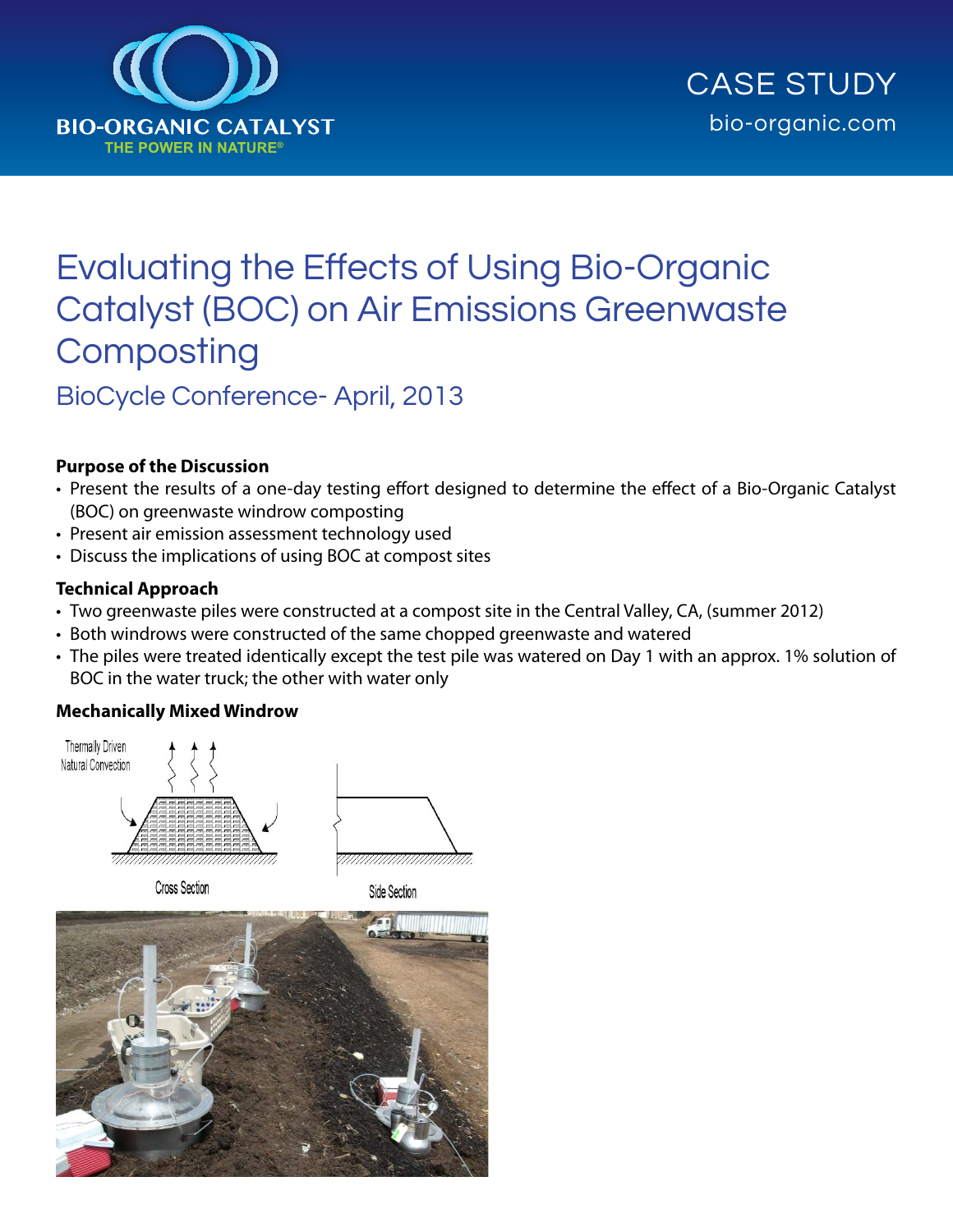#### **Testing Program**

- • Control and test windrow piles were aged five days (peak emissions in life-cycle)
- Testing included flux measurements using the USEPA flux chamber technology as modified by the SCAQMD for advective flow area sources
- Four flux measurements were made on both test piles; two on top and one on each side accounting for spatial variability

#### **What's A Flux Chamber?**

- A flux chamber is a device used for measuring the flux of gas species from an area source
- • USEPA Recommended Technology, mixed tank reactor operated at atmospheric pressure and intended for diffusive air flow sources
- SCAQMD has recommended modifications to the USEPA technology for sources at compost facilities (Rule 1133)

## **SCAQMD Modified USEPA Flux Chamber Technology**

- Validation work approved by SCAQMD and published- up to 600 lpm into the flux chamber
- Standard exhaust port replaced with 6" diameter duct- sampling from duct at six duct diameters down stream in the stack
- Internal impellor used at 3 rps and diffusive air inlet ring with 10% helium trace gas



## **Analytical Menu**

- Both windrow piles were sampled for total non-methane non-ethane organic carbon (TNMNEOC or total VOCs) and ammonia
- TNMENOC was determined by SCAQMD Method 25.3 (Rule 1133)
- Ammonia was determined by ASTM Method D-4490 (colorometric tube detection
- Advective flow and temperature monitored